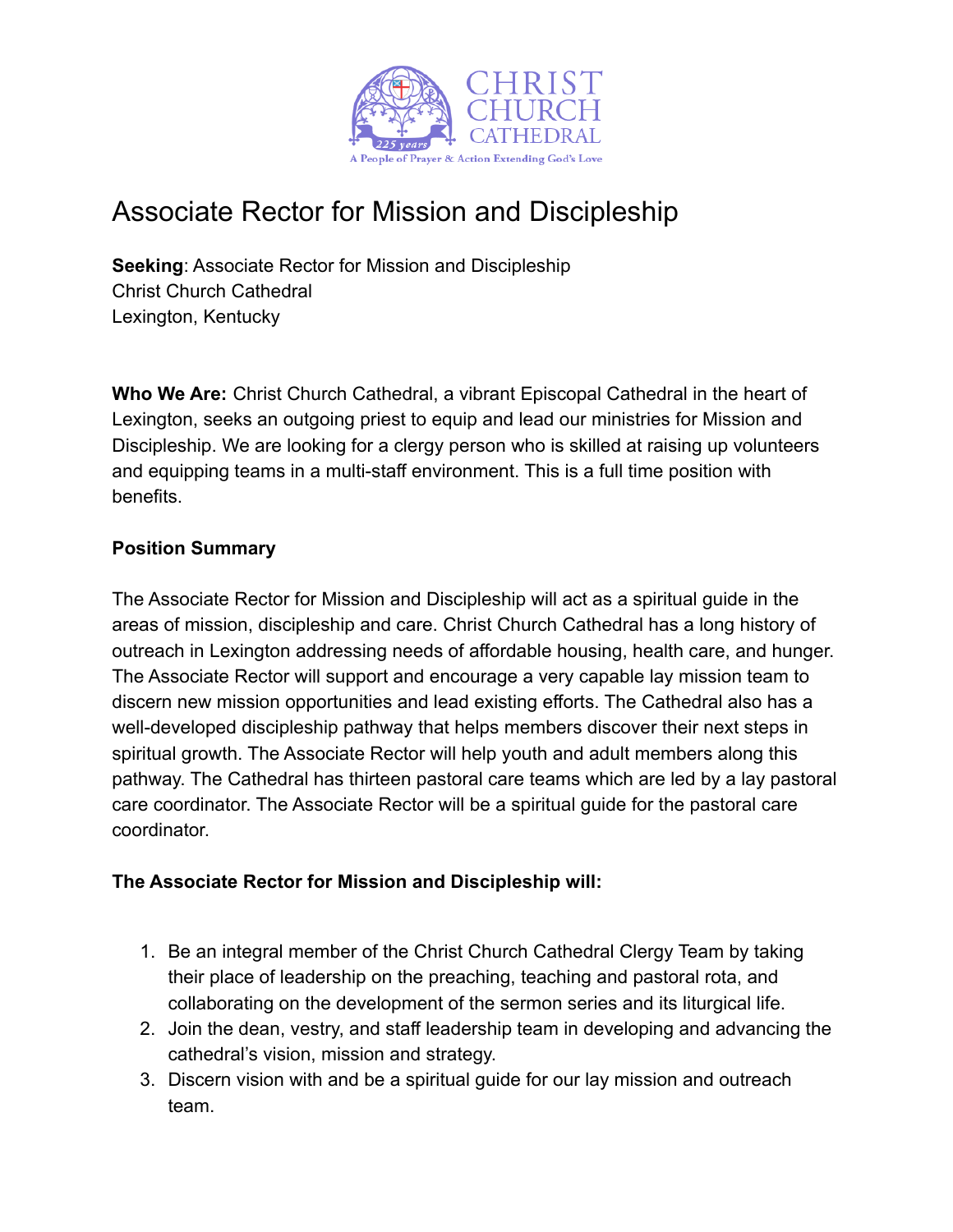

- 4. Spiritually prepare the youth and adults of Christ Church Cathedral for the opportunities and challenges ahead in their entire life cycles, and nurturing a sense of Christian identity and an understanding of their God given gifts and talents.
- 5. Supervise our part-time lay Youth Minister who leads a ministry team for grades 6-12.
- 6. Supervise our Lay Coordinator for Pastoral Care who oversees a volunteer network of pastoral teams.
- 7. Develop meaningful relationships with Cathedral parishioners seeking to know them by name and leading them into a deeper relationship with God, one another, and service in the world.

# **Responsibilities Specific to Mission and Discipleship**

## **Events/Programs:**

- 1. The Associate Rector for Mission and Discipleship works to create an atmosphere of acceptance and belonging.
- 2. The Associate Rector for Mission and Discipleship ensures that all events are well publicized and organized.
- 3. The Associate Rector for Mission and Discipleship ensures that notebooks for mission and discipleship events are completed for each major event and that each notebook is updated after the event is completed.
- 4. The Associate Rector for Mission and Discipleship works with mission leaders to create opportunities for the congregation to grow in Christian service.
- 5. The Associate Rector for Mission and Discipleship works with the clergy and the Lay Pastoral Care leadership team to provide care for the Cathedral community.
- 6. The Associate Rector for Mission and Discipleship supervises the part-time Youth Minister to ensure weekly programs (such as Sunday morning classes and youth group) and special events are building excitement among youth and are growing in creativity, participation and enthusiasm.
- 7. The Associate Rector for Mission and Discipleship works with the clergy and the Director of Christian Formation to design and lead formation classes.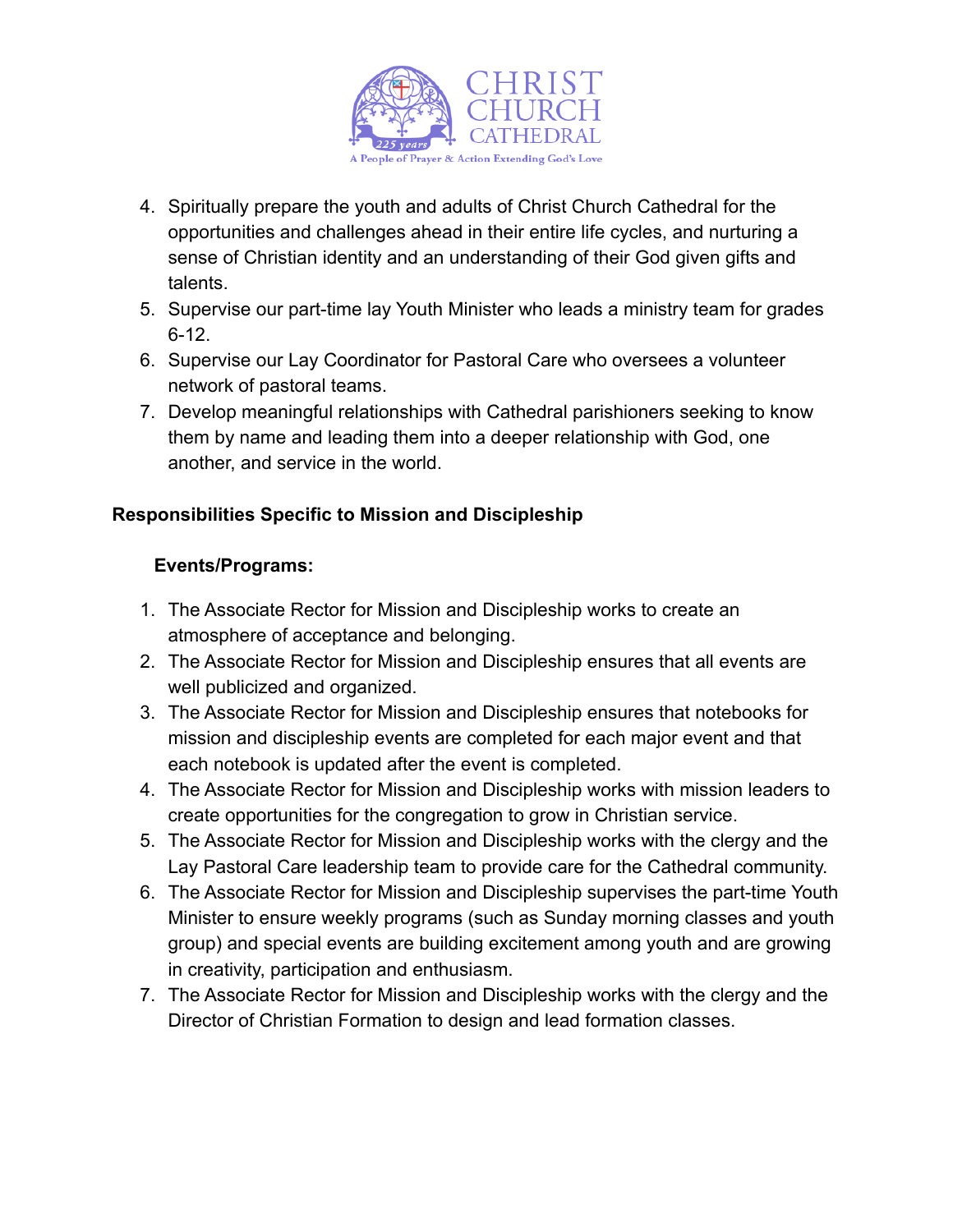

8. The Associate Rector for Mission and Discipleship works with Cathedral members to help them discern their next steps as disciples in Christian service, outreach and ministry.

## **Recruiting and Supervision:**

- 1. The Associate Rector for Mission and Discipleship ensures timely recruitment, training and support of volunteer leaders.
- 2. The Associate Rector for Mission and Discipleship supervises the part-time Youth Minister, in providing regular meetings for adult volunteers for support, training and encouragement.

## **Goals and Visioning:**

1. The Associate Rector for Mission and Discipleship works collaboratively with Cathedral leaders to create three-year goals and one-year benchmarks for Mission and Discipleship, which are evaluated and updated annually.

#### **Qualities**

Initiative, leadership, creativity, humor, playfulness, problem solving, patience, empathy, flexibility, energy, a contagious joy for sharing the Gospel, a commitment to grow as a disciple of Christ, really likes working with adults and youth, models a life of prayer and action, and observes a rhythm of holy rest.

# **Abilities and Skills**

Connects well with adults, youth, volunteers and staff, strong communication skills, both oral and written, administration, organization, and the ability to prioritize and balance multiple tasks and competing needs in a high-energy environment while meeting deadlines. Strong preaching and pastoral skills, supervisory and leadership skills, and an ability to cultivate a network of volunteer leaders.

#### **Physical Demands**